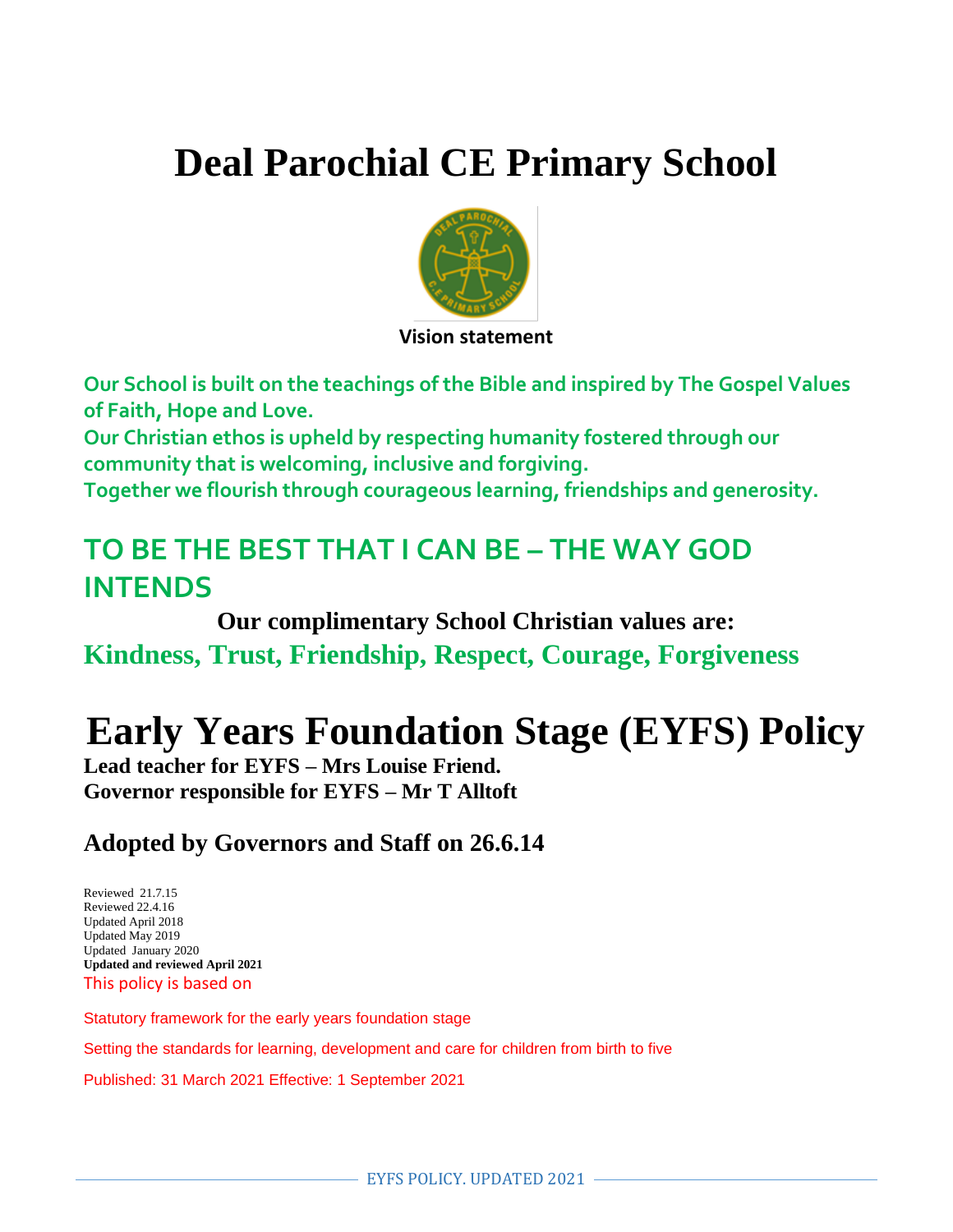### **Early Years Foundation Stage (EYFS) Policy**

The Early Years Foundation Stage (EYFS) applies to children from birth to the end of the Reception year. At Deal Parochial CE Primary School, children join the Reception class in the year that they turn five. In partnership with parents and carers we enable the children to begin the process of becoming active learners for life.

We endeavour to ensure that children "learn and develop well and are kept healthy and safe." We aim to support children in their learning through "teaching and experiences that gives children the broad range of skills that provide the right foundation for good progress through school and in life." (Statutory Framework for the EYFS 2021)

The EYFS seeks to provide:

- Quality and consistency in all early years settings, so that every child makes good progress and no child gets left behind.
- A secure foundation though planning for the learning and development of each individual child, and assessing and reviewing what they have learned regularly.
- Partnership working between practitioners and with parents and/or carers
- Equality of opportunity and anti-discriminatory practice, ensuring that every child is included and supported.

There are four guiding principles, which should shape the practice in early years settings. These are:

- Every child is a **unique child**, who is constantly learning and can be resilient, capable, confident and self-assured.
- Children learn to be strong and independent through **positive relationships.**
- Children learn and develop well in **enabling environments with teaching and support from adults,** who respond to their individual interests and needs and help them build their learning over time. Children benefit from strong partnership between practitioners and parents/carers.
- Importance of **learning and developments**. Children learn at different rates. The framework covers the education and care of all children in early years provision, including children with SEND.

#### **Inclusion/Special Educational Needs (SEN)**

All children and their families are valued at Deal Parochial CE Primary School. Children are treated as individuals and have equal access to all provisions available. All children are encouraged to achieve their personal best and planning is adapted to meet the needs of all groups and abilities. Assessments take into account contributions from a range of perspectives to ensure that any child with potential special educational needs is identified at the earliest possible opportunity. Early identification of special needs is crucial to enable staff to support the development of each child. Concerns are always discussed with parents/carers at an early stage and the school's SENCo is called upon for further information and advice. Appropriate steps are taken in accordance with the school's SEND policy.

We meet the needs of all our children through:

- planning opportunities that build upon and extend children's individual needs, knowledge, experience and interests, and develop their self-esteem and confidence;
- using a wide range of teaching strategies based on children's learning needs;
- providing a wide range of opportunities to motivate and support children and to help them to learn effectively;
- providing a safe and supportive learning environment in which the contribution of all children is valued;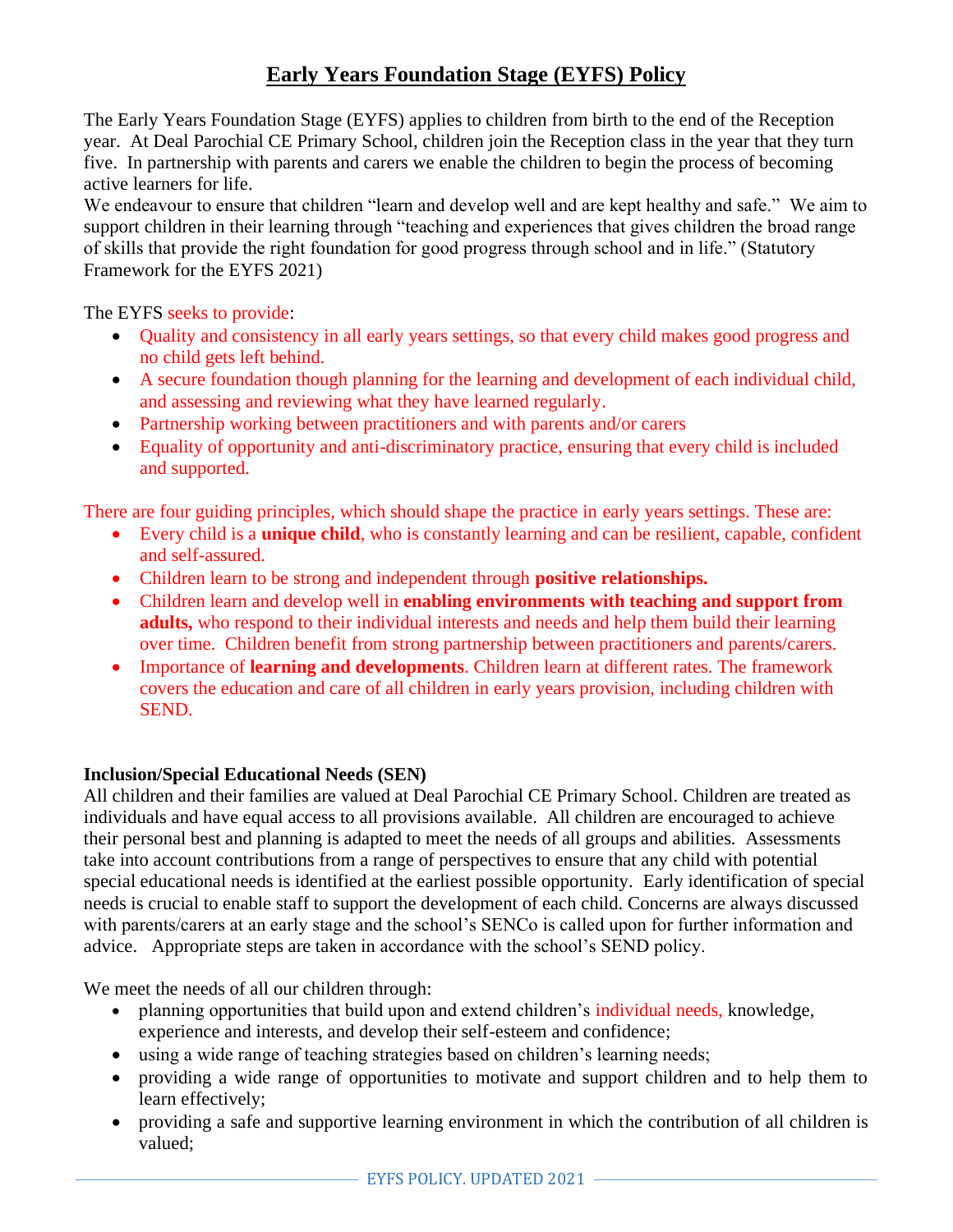- using resources which reflect diversity and are free from discrimination and stereotyping;
- planning challenging activities for children whose ability and understanding are in advance of their language and communication skills;
- monitoring children's progress and taking action to provide support as necessary.

#### **Dyslexia friendly**

In order to accommodate the individual's particular learning style lessons will be planned wherever possible in a multi-sensory way so that the various activities will cater for all pupils in the spirit of inclusion. There will also be a consideration of how to record lesson outcomes so that the pupil is offered a variety of methods and is not inhibited by any specific difficulty.

#### **Welfare**

It is important to us that all children in the school are 'safe'. We aim to educate children on boundaries, rules and limits and to help them understand why they exist. We provide children with choices to help them develop this important life skill. Children should be allowed to take risks, but need to be taught how to recognise and avoid hazards. We aim to protect the physical and psychological well-being of all children. (See Whole School Safeguarding Children Policy)

"Children learn best when they are healthy, safe and secure, when their individual needs are met and when they have positive relationships with the adults caring for them."

At Deal Parochial CE Primary School we understand that we are legally required to comply with certain welfare requirements as stated in the Statutory Framework for Early Years Foundation Stage 2012. We understand that we are required to:

- Promote the welfare and safeguarding of children.
- Promote good health, preventing the spread of infection and taking appropriate action when children are ill.
- Manage behaviour effectively in a manner appropriate for the children's stage of development and individual needs.
- Ensure all adults who look after the children or who have unsupervised access to them are suitable to do so.
- Ensure that the premises, furniture and equipment is safe and suitable for purpose
- Ensure that every child receives enjoyable and challenging learning and development experiences tailored to meet their needs.
- Maintain records, policies and procedures required for safe efficient management of the setting and to meet the needs of the children.

#### **Positive Relationships**

At Deal Parochial CE Primary School we recognise that children learn to be strong independent learners from secure relationships. We aim to develop caring, respectful, professional relationships with the children and their families.

#### **Parents as Partners**

We recognise that parents are children's first and most enduring educators and we value the contribution they make. We recognise the role that parents have played, and their future role, in educating the children. We do this through:

- talking to parents about their child before their child starts in our school;
- the children have the opportunity to spend time with their teacher before starting school during transfer sessions;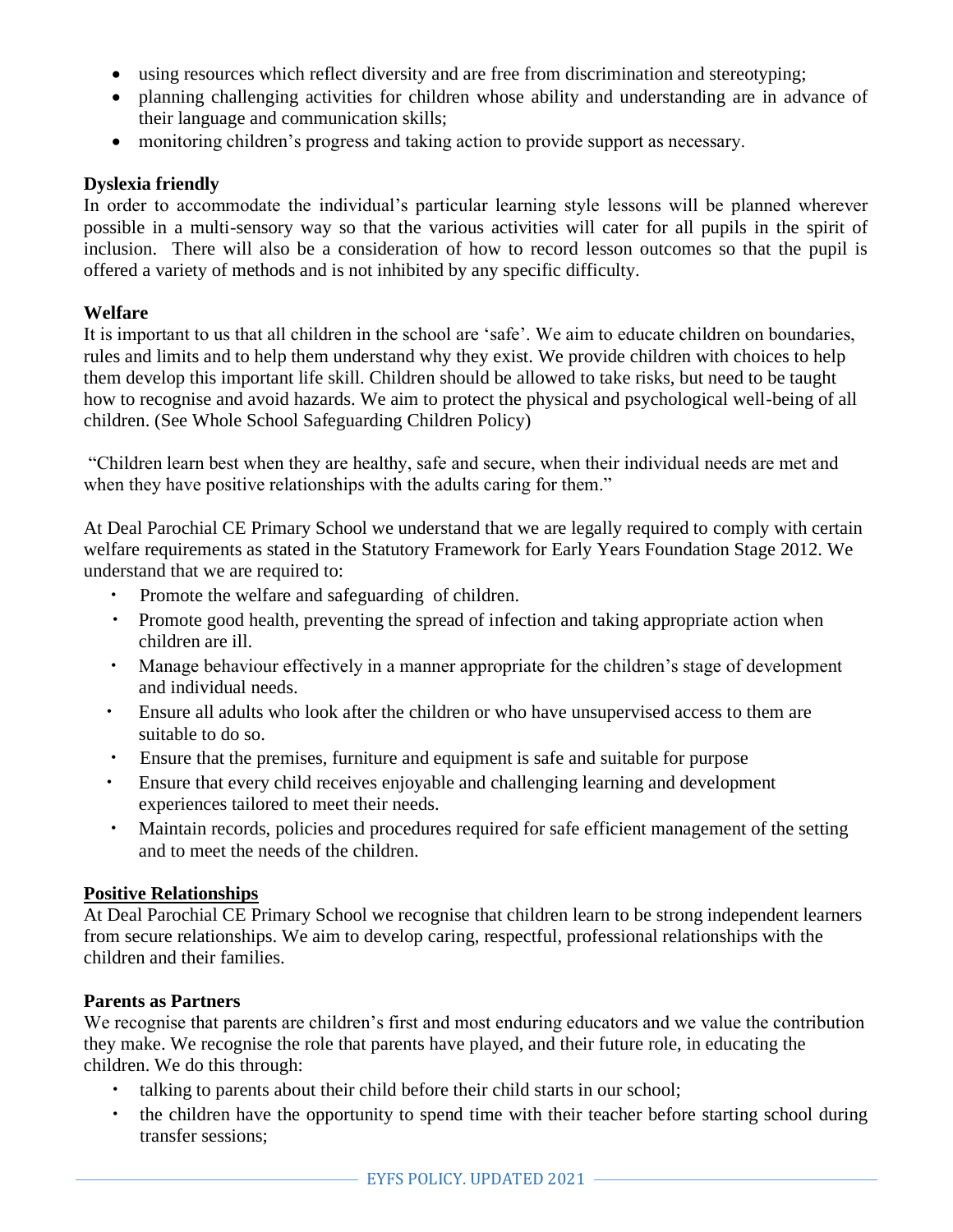- support children through the transition from pre-school to Reception with the children having the opportunity to attend part time during the first two weeks;
- inviting all parents to an induction meeting during the term before their child starts school and again during the first half term of the child's Reception year in order to detail how we aim to work with their child particularly in relation to reading and phonics;
- encouraging parents to talk to the child's teacher if there are any concerns. There is a formal meeting for parents twice a year at which the teacher and the parent discuss the child's progress in private with the teacher. Parents receive a report on their child's attainment and progress midyear and at the end of each school year;
- arranging a range of activities throughout the year that encourage collaboration between child, school and parents: stay and play sessions, celebration assemblies, school visits, curriculum weeks;
- providing parents an opportunity to celebrate their child's learning and development by completing "wow" moments which inform planning and provision;
- written contact through home school diary as well as the acknowledgement that parents can ring school to contact key workers.
- ensuring all parents know that their child's teacher and teaching assistant are their key workers and
- by providing a quiet and confidential area where parents are able to discuss any concerns.

#### **Enabling Environments**

We aim to create an attractive and stimulating learning environment where children feel confident and secure and challenged. The children have daily access to an indoor and outdoor environment that is set up in discrete areas of learning with planned continuous provision.

Effective learning builds and extends upon prior learning and following children's interest. Effective planning is informed by observations of the children to ensure we follow their current interests and experiences. These observations are recorded in the children's individual learning folders. Play based learning is paramount and children direct their own learning from carefully planned opportunities provided by staff. Staff will enhance play and extend as needed to further individual learning.

#### **Learning and Development**

The teacher and teaching assistant provide the curriculum in a reception class of 30 children. There are seven areas of learning and development of which three are "prime areas," and four "specific areas." The prime areas are

- Communication and language
- Physical development

- Personal, social and emotional development.

- The specific areas are
	- Literacy
	- Mathematics
	- Understanding of the world and
	- Expressive arts and design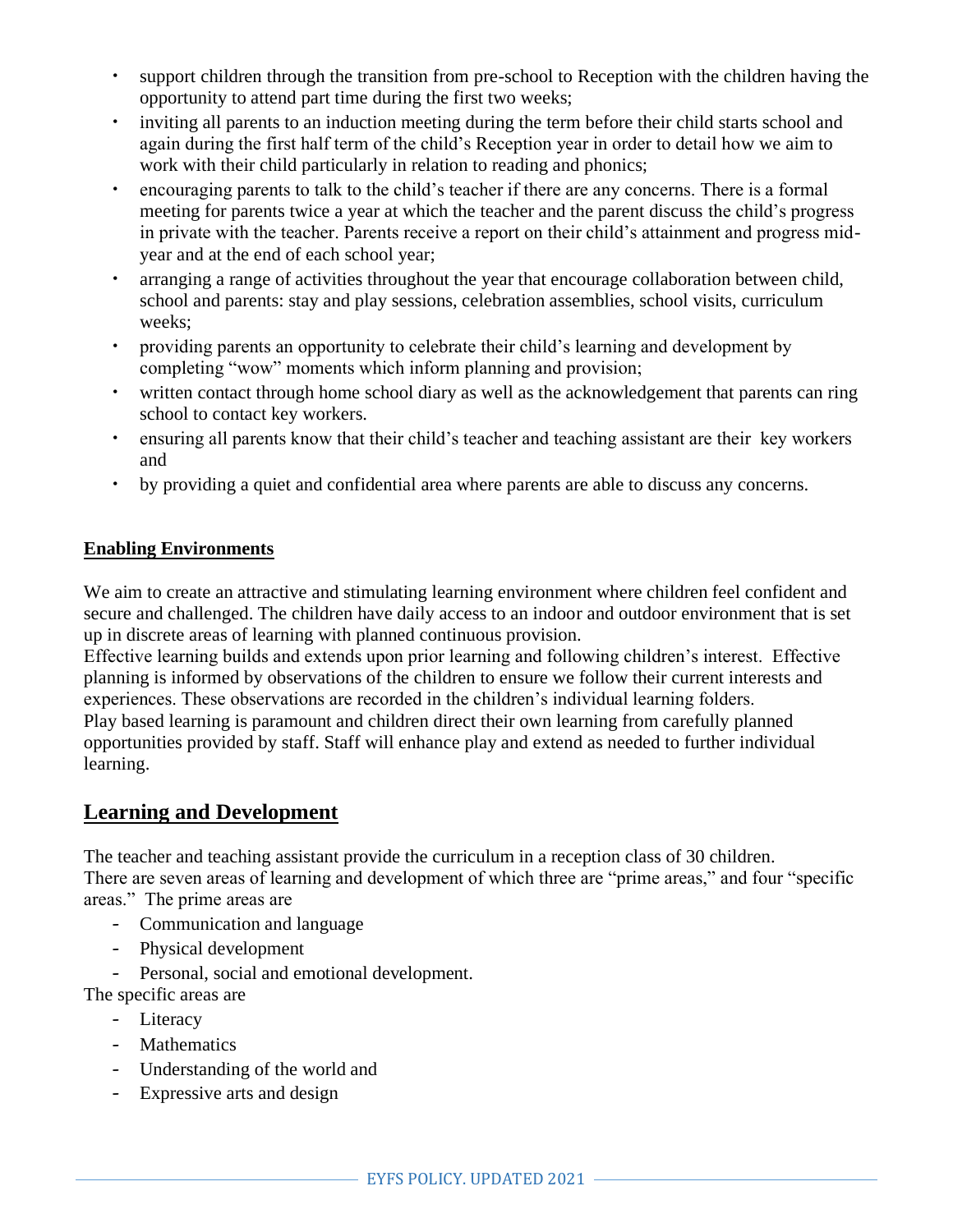Through careful assessments and observations, including information provided by parents and other settings, children's development levels are assessed. The balance will shift towards a more equal focus on all areas of learning as children grow in confidence and ability within the three prime areas. However, if a child's progress in any prime area gives cause for concern, staff will discuss this with the child's parents and/or carers and agree how to support the child. This may also include a discussion with the SENCo in order to access Special Educational Needs support.

At Deal Parochial C.E. Primary School:

Practitioners must consider the individual needs, interests, and development of each child in their care, and must use their information to plan a challenging and enjoyable experience for each child in all areas of learning and development. The specific areas of learning provide children with a broad curriculum and with opportunities to strengthen and apply the prime areas of learning. (EYFS 2021)

Planning and guided children's activities will reflect the different ways that children learn. At Parochial we support children in using the three characteristics of effective teaching and learning. These are;

- **playing and exploring**  children investigate and experience things, and 'have a go';
- **active learning**  children concentrate and keep on trying if they encounter difficulties, and enjoy achievements; and
- **creating and thinking critically**  children have and develop their own ideas, make links between ideas, and develop strategies for doing things. (Taken from statutory framework for the EYFS 2021)

In accordance with the Statutory Framework for the EYFS 2021, all children must be assigned a key person. The key person must help to ensure that every child's learning and care is tailored to meet their individual needs. They must liaise and support parents with the child's development at home. **This is in the new guidance for 2021, which this school will follow.**

#### Delivering Religious Eduction.

Religious Education is also taught in the reception classes in accordance with Canterbury Diocese guidelines.

#### **Equal Opportunities**

All members of the school are treated as individuals. At Deal Parochial CEP School we are committed to ensuring equality of education and opportunity for all pupils, staff, parents and carers receiving services from the school, irrespective of race, gender, disability, faith or religion, sexual orientation or socio-economic background. We aim to develop a culture of inclusion and diversity in which all those connected to the school feel proud of their identity and able to participate fully in school life. All staff are aware of the need for the curriculum to reflect cultural diversity and the need to prepare pupils for life in a diverse and multi-faith society.

#### **Health and Safety**

At Deal Parochial CE Primary School, there are clear procedures for assessing risk which include procedures for keeping children safe during outings and for any aspects of the environment or provision that may require a further risk assessment. In addition to this, an annual risk assessment is conducted of the EYFS (see EYFS risk assessment) and in the staff handbook, safeguarding and child protection polices, there is detailed information and procedures to ensure the safety of the children. The EYFS risk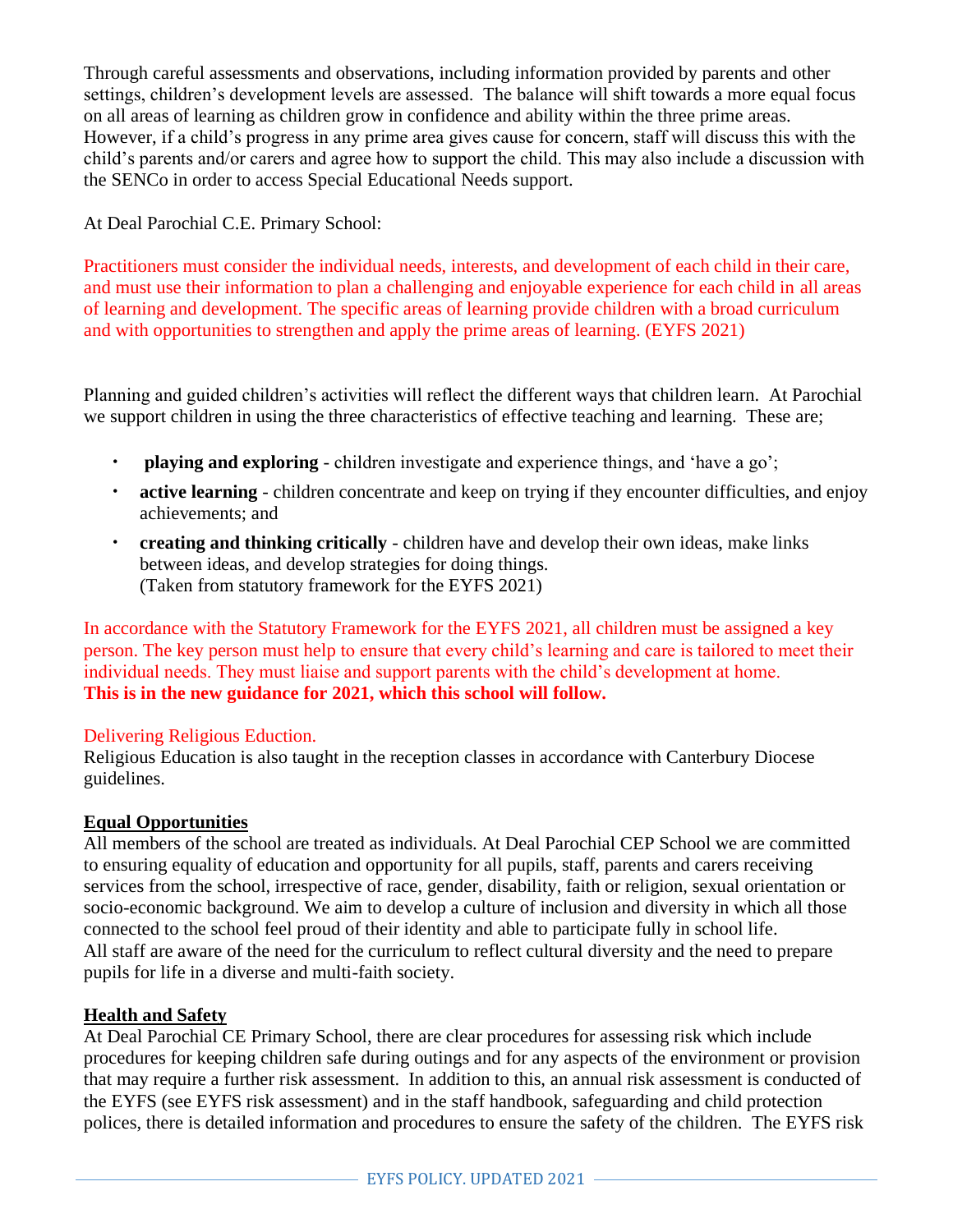assessment must be read in conjunction with other relevant whole school polices (see EYFS risk assessment)

Deal Parochial School complies with the safeguarding, health and safety standards as well as the education setting and provision outlined in the current EYFS statutory framework Published 31 March 2014

Last updated 20 February 2018 —From: [Department for Education](https://www.gov.uk/government/organisations/department-for-education) The framework:

•sets the standards that all early years providers must meet to ensure that children learn and develop well •ensures children are kept healthy and safe

•ensures that children have the knowledge and skills they need to start school

At Deal Parochial CE Primary School we undertake;

- A whole school medicines policy ensuring that there are systems in place to ensure that medicines and the systems for obtaining information about a child's needs for medication are kept up to date. Medicines will not be administered unless they have been prescribed by a doctor, dentist, nurse or pharmacist. Training is provided for staff where the administration of medicine requires medical or technical knowledge. Medicines (both prescription and nonprescription) are only administered to a child where written permission for that particular medicine has been obtained from the child's parent and/or carer." At Deal Parochial CE Primary School a written record is kept each time a medicine is administered to a child and informs the child's parents and/or carers on the same day." (Statutory framework for EYFS 2012)
- Fresh drinking water is available at all times
- Children's' dietary needs are recorded and acted upon when required
- Children are provided with a fruit snack mid-morning
- A first aid box is accessible at all times and a record of accidents and injuries is kept (see accident and injury policy). The EYFS teacher and 3 other members of school staff are paediatric first aid trained
- The Deputy Head is the named behaviour manager for the whole school with the EYFS leader as the lead behaviour manager for the Early Years.
- A health and safety policy and procedures which cover identifying, reporting and dealing with accidents, hazards and faulty equipment.
- A fire and emergency evacuation procedure and policy
- A safeguarding policy stating how mobile phones and cameras are to be used and stored securely whilst children are in the setting. Cameras that are used in school must not be used for staff own personal use.
- Appropriate clothing, in particular in relation to the wearing of heels and nail extensions (stilettos or a heel that comes to a point, nails kept at a length that will minimise any potential scratches). Staff are expected to wear clothing that supports them in getting to a child's level and playing and engaging with children at floor level.

#### **Transition**

#### **From Pre-school/Feeder settings**

During the summer term prior to a child's entry into the Reception year, the following procedures have been put into place to ensure successful transition

**•** Parents are invited to a meeting to ensure they know about school procedures and expectations and to meet the PTFA.